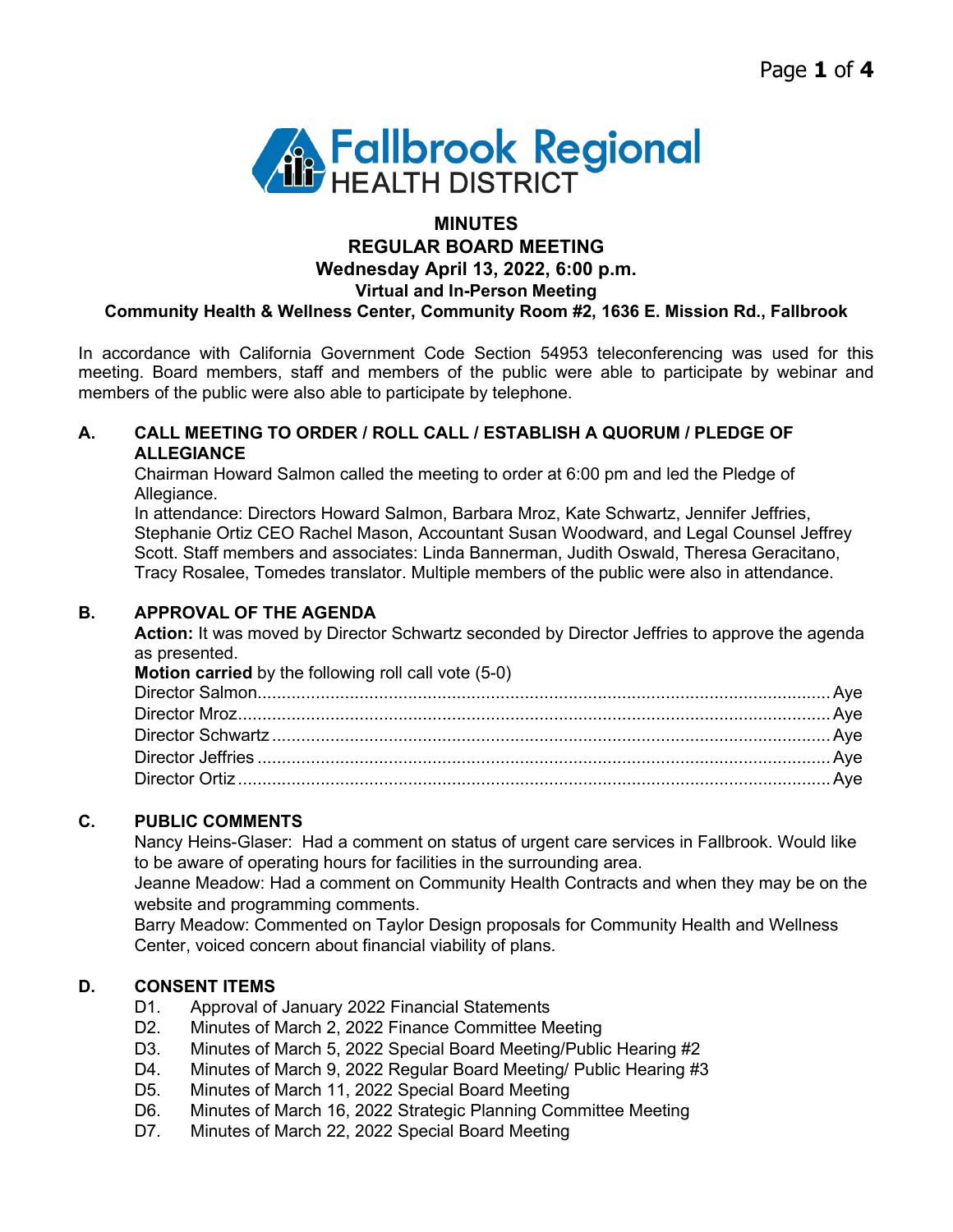- D8. Minutes of March 23, 2022 Gov't & Public Engagement Committee Meeting
- D9. Consideration of Resolution 445 Re-Ratifying the State of Emergency and Re-Authorizing Remote Teleconference Meetings No member of the Board asked to pull a consent item for further discussion. **Action:** It was moved by Director Jeffries, seconded by Director Schwartz to approve the Consent Items as presented. **Motion carried** by the following roll call vote (5-0) Director Salmon..........................................................................................................Aye Director Mroz ..............................................................................................................Aye Director Schwartz .......................................................................................................Aye Director Jeffries...........................................................................................................Aye Director Ortiz ..............................................................................................................Aye

# **E. REPORTS/POSSIBLE ACTION**

- E1. Finance Committee Directors Jeffries and Mroz
	- Committee Chair Jeffries reviewed the Financials for February 2022. Diabetes Prevention program, Skinny Genes Project, has been referred to the Strategic Planning as was the employee health insurance plans. The committee reviewed the draft of the FY '22-'23 budget.

## E2. Strategic Planning Committee – Directors Jeffries and Salmon

Committee Chair Jeffries covered information on Skinny Genes Project; reviewed their strategic plan to implement their Diabetes Prevention program. Received update on community health contracts and reviewed quarterly reports.

E3. Gov't and Public Engagement Committee – Directors Schwartz-Frates and Salmon

Committee Chair Schwartz provided update on International, National, State, and County news and COVID updates. ACHD is requesting support to analyze broadband infrastructure's impact on healthcare costs-saving as it closes the gaps in the digital divide. Wellness Center Administrator, Theresa Geracitano, shared information on community programs occurring at the Community Health and Wellness Center (CHWC) such as blood pressure and sugar blood testing by CSUSM Nursing students. Data on the email and social media marketing conveyed, as well as sharing the visit rates of the public to the CHWC.

- E4. Facilities Committee Directors Mroz and Salmon
- Committee Chair Mroz noted there was no meeting held for this committee.
- E5. Chief Executive Officer Rachel Mason

CEO Rachel Mason noted the district continues to provide COVID PCR testing and will host a booster clinic in partnership with Champions of Health. Regarding the CHWC, mentioned the Taylor Design contract that will be reviewed in-depth in this meeting. Shared that the board will be provided an interrater reliability training, led by Director Jeffries in anticipation of the review of the Community Health Contracts. Presented the draft budget for FY '22-'23 to the Finance committee. For Facilities committee, updated on status of repairs of the conference room, Rob Holmes continues to work on repaving of the parking lot and updated on the approval from Fallbrook Planning group on the signage for Administration building.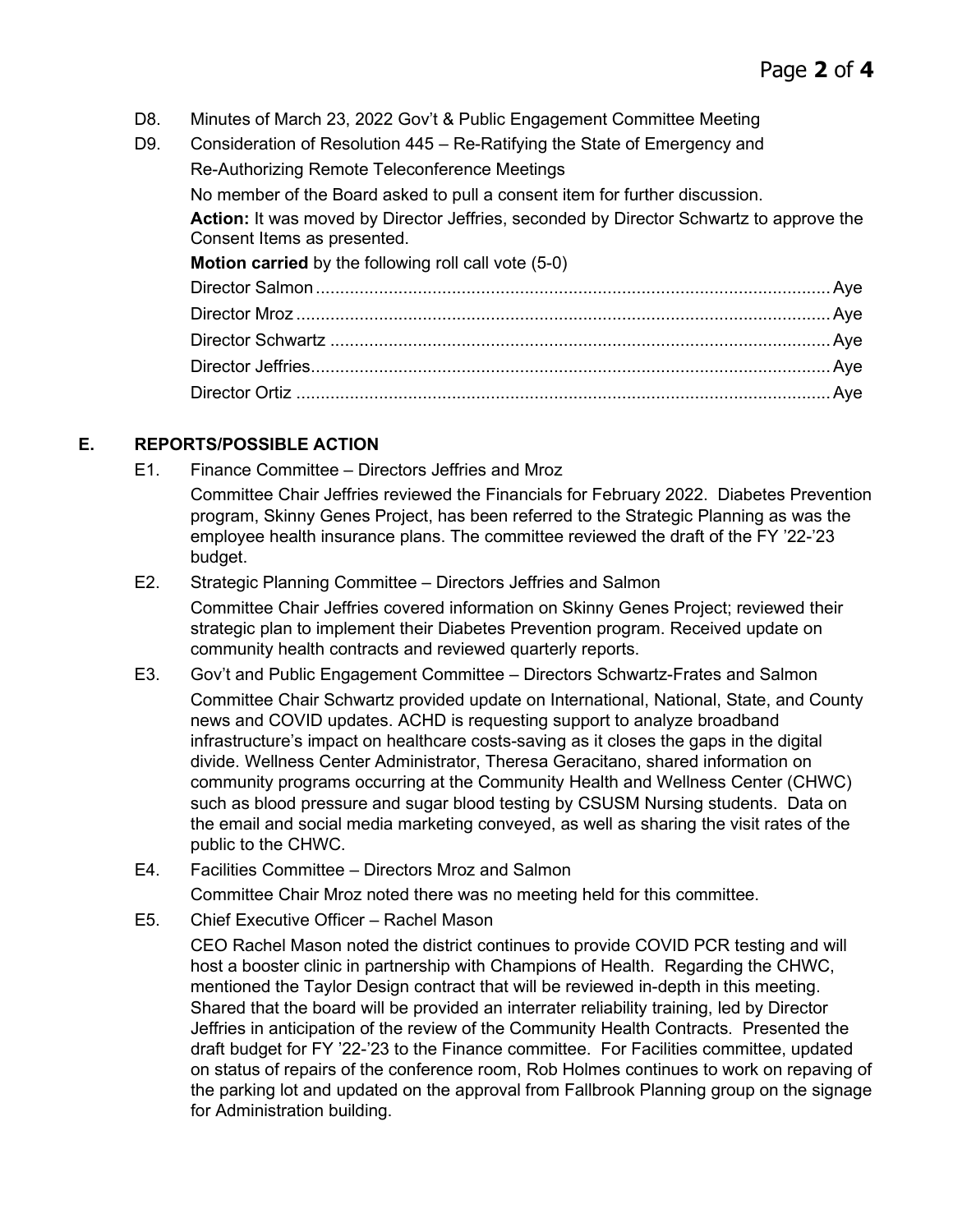- E6. General Counsel Jeffrey Scott
	- E6a. Board Vacancy Process and Options

Legal Counsel Jeffrey Scott reviewed the process for a board member vacancy due to director Kate Schwartz submitting her resignation effective April 14, 2022. The new appointee is required to be a resident from Director Schwartz's Zone 3 area. Legal Counsel recommends appointing a director. Discussion ensued about pros and cons of appointing versus leaving vacant until November elections time frame.

**Action:** It was moved by Director Mroz, seconded by Director Jeffries to not appoint, and wait until November election for a new director to fill the vacant position on the Board.

#### **Motion failed** by the following roll call vote (1-4)

**Action:** It was moved by Director Schwartz, seconded by Director Jeffries to appoint a new director by June 13, 2022 to fill the vacant position on the Board. **Motion carried** by the following roll call vote (5-0) Director Salmon ..............................................................................................Aye Director Mroz...................................................................................................Aye Director Schwartz............................................................................................Aye Director Jeffries ...............................................................................................Aye Director Ortiz...................................................................................................Aye

# **F. DISCUSSION/POSSIBLE ACTION ITEMS**

F1. Consideration of Taylor Design Proposal for Community Health & Wellness Center Development – Mason

CEO Rachel Mason summarized the decision of the Board to take phase-approach to this project. With Phase I comprised of the previous Sanctuary and Fellowship halls along with the overall grounds of property. Taylor design has put forth an agreement that has been agreed upon by Taylor Design and Legal Counsel.

Action: It was moved by Director Jeffries, seconded by Director Mroz for acceptance of the proposals presented by Taylor Design

**Motion carried** by the following roll call vote (5-0)

F2. Consideration of Fiscal Year 2022-2023 Budget – Mason CEO Rachel Mason presented a draft of the FY '22-'23 budget; provided explanation of different line items in the budget. No action was taken.